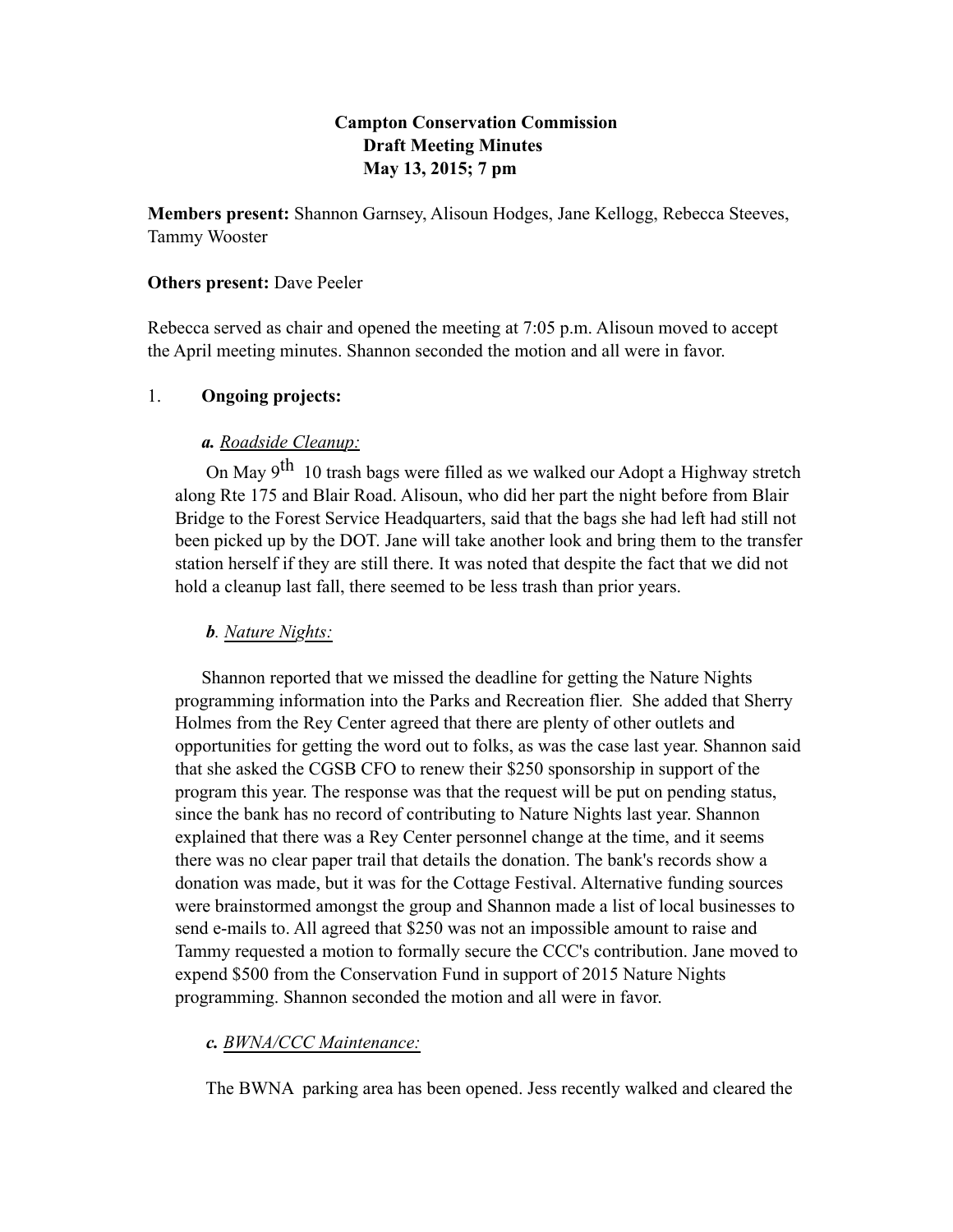trails and observed there is some light chainsaw work needed. The Pattee trail conditions still need to be assessed , and Jane confirmed that this is a mowing year for the field, which will take place in August.

#### **d**. *Conservation Matters:*

We are back on track with the contributing column scheduling, and Lisa Doner from the Plymouth CCC is currently writing the next submission.

#### **e.** *Beebe River Tract:*

.

Jane handed out copies of some notes from Nancy Bell of The Conservation Fund regarding Beebe River tract progress. A Beebe River project team has been identified and consists of representatives from Trout Unlimited , WMNF, NH Fish & Game, NRCS, and The Conservation Fund. The team has been meeting and planning many infrastructure and habitat enhancements with an emphasis on restoration of the high quality trout fishery that exists in the head water streams. There is also data gathering, research, documentation, and preparation of grant applications in process. There will be a team site visit in May to inform prioritization of the work and introduce all parties to the property. There is excitement and enthusiasm all around. Jane inquired about summer field trip dates but has yet to hear from Nancy on this. Jane said that as soon as she does, she will type up a simple announcement to post around town. Alisoun asked what role the CCC should be playing in the project. Jane explained that we are partners in the outreach effort, and we should all get to know the property and learn what special aspects and potential it has since the Conservation Fund does not intend to hold onto it. Future property owners and easement holders need to be identified, and in the meantime the Conservation Fund will serve as a good steward managing the land as a multi-use property based on input from many.

# **f.** *Livermore Falls:*

Jane attended the May 9 Friends of the Pemi beach cleanup and volunteer training session, since she signed up as a greeter for a weekend in August. Ken Evans from the Rotary gave a draft version of talking points, historical information, and contacts to be shared with Falls visitors. During the training a major change was agreed upon after Omer Ahearn spoke up and pointed out something no one had considered. His view was that there should be no volunteer greeters on the Campton side since it would send the wrong message to passsersby. The effect of a volunteer greeter presence could draw attention and raise curiosity, potentially causing people to stop by at a later time when no one is there. Until the state gets its act together with a concrete plan for the Campton side, no further action is planned. Jane said that since that day, she was asked to serve as a representative on another site visit to the falls along with Ken Evans, Phil Bryce from DRED, someone from the Attorney General's office, and Sheilagh Connelly. Steve Rand also went, who Jane said has become a great advocate for the Plymouth/Campton side of the Falls. Jane estimated the group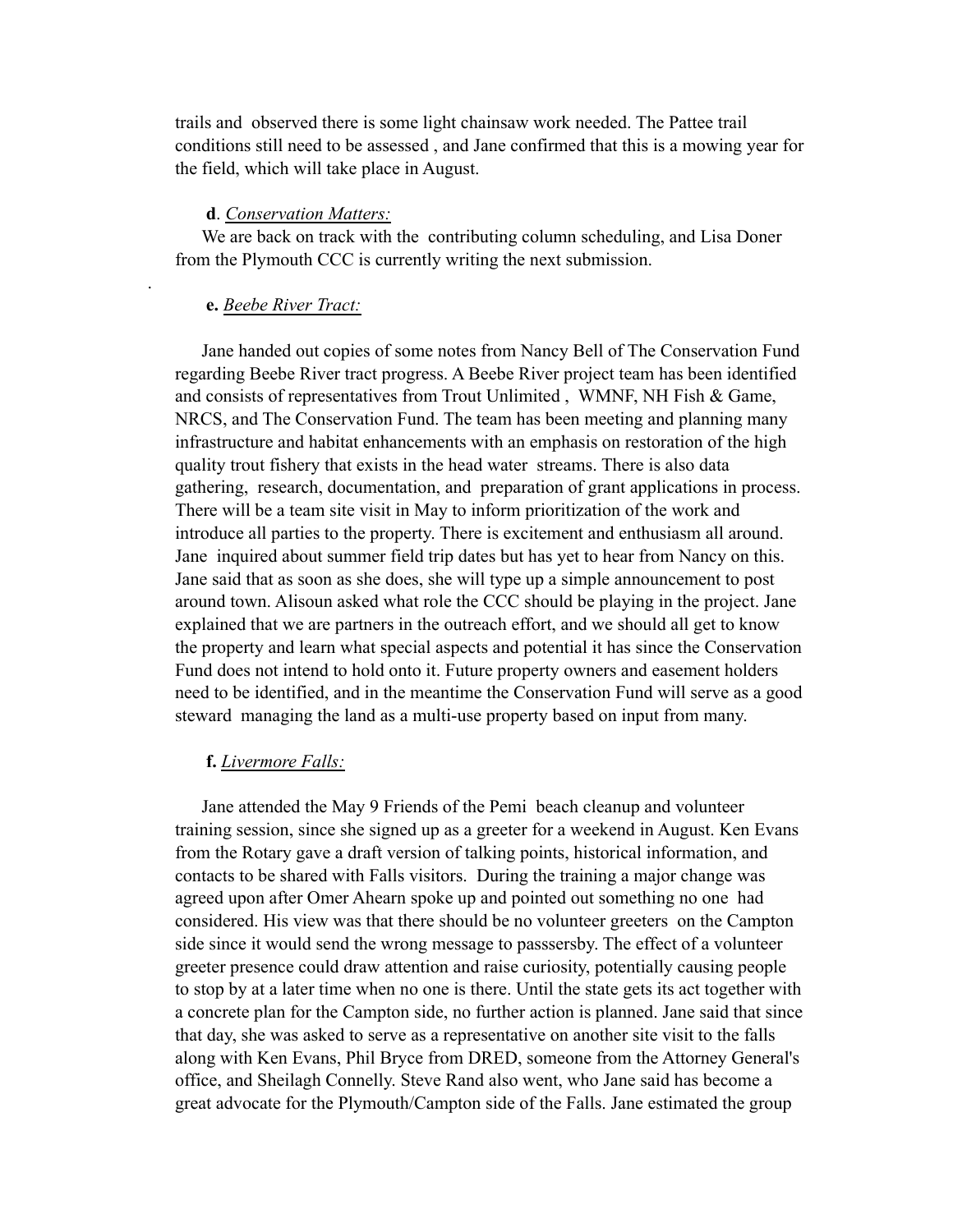spent about 3 hours between the two sides. She asked what happened to the signage plans and reminded all of the verbage recommendations submitted long ago. The response was that the state is still working on it.

 Jane closed by reporting that Ann Marie asked her and Ron to go to the NH Preservation Alliance achievement awards. The Blair Bridge Project Engineers received an award which was presented by DRED's Ben Wilson who serves on the Preservation group's Board. On the back of the program, Jane noticed a call for

nominations for "7 to Save" preservation projects beginning June 1<sup>st</sup>. Jane said it got her thinking and she e-mailed Ben to ask if it would be appropriate to nominate The Livermore Falls/Pumpkinseed Bridge as preservation projects. Ben thought it was a great idea and so Jane followed up with the Rotary's Ken Evans who was also on board . Alisoun asked if there were any past projects nominated involving state owned land. Jane did not know, but clarified that that there is no money awarded to nominees, but rather, the preservation group connects nominees with potential funding sources, and raises awareness of worthy sites. Alisoun said the Historical Society might like to play a role and Dave Peeler agreed.

### **2. Saving Special Places Workshop:**

On April 11th, Alisoun and Dave attended the Saving Special Places workshop, NH's annual land conservation conference. Dave went on behalf of the Quincy Bog group. They both enjoyed the conference and said it was well organized, with lots of professionals, particularly relative to the technical details of the easement process. Dave said he was surprised at the way a special place was defined, which included small examples such as a field or a path. Alisoun said she enjoyed the opportunity to communicate wtih other like minded people.

# **3. Wetland Permit for CVP Wells:**

Jane shared an e-mail exchange she had with John Whitney regarding a wetlands permit application for some work needed at the CVP wells. John confirmed that the project involves reinforcement and expansion of the stone rip-rap protection of the wells.

 John also informed Jane of a grant the CVP received, funded by the NHDES and the North Country Council. The grant will support a study of the future of the river area, and a team is being assembled to represent local interests. John asked if the CCC would like to be represented on the team. Jane suggested to the group that one person be designated as the CCC representative. She will follow up with John and ask some more specific questions such as what is the role of the the team, meeting frequency, and duration of the study.

# **4) CCC Website Update:**